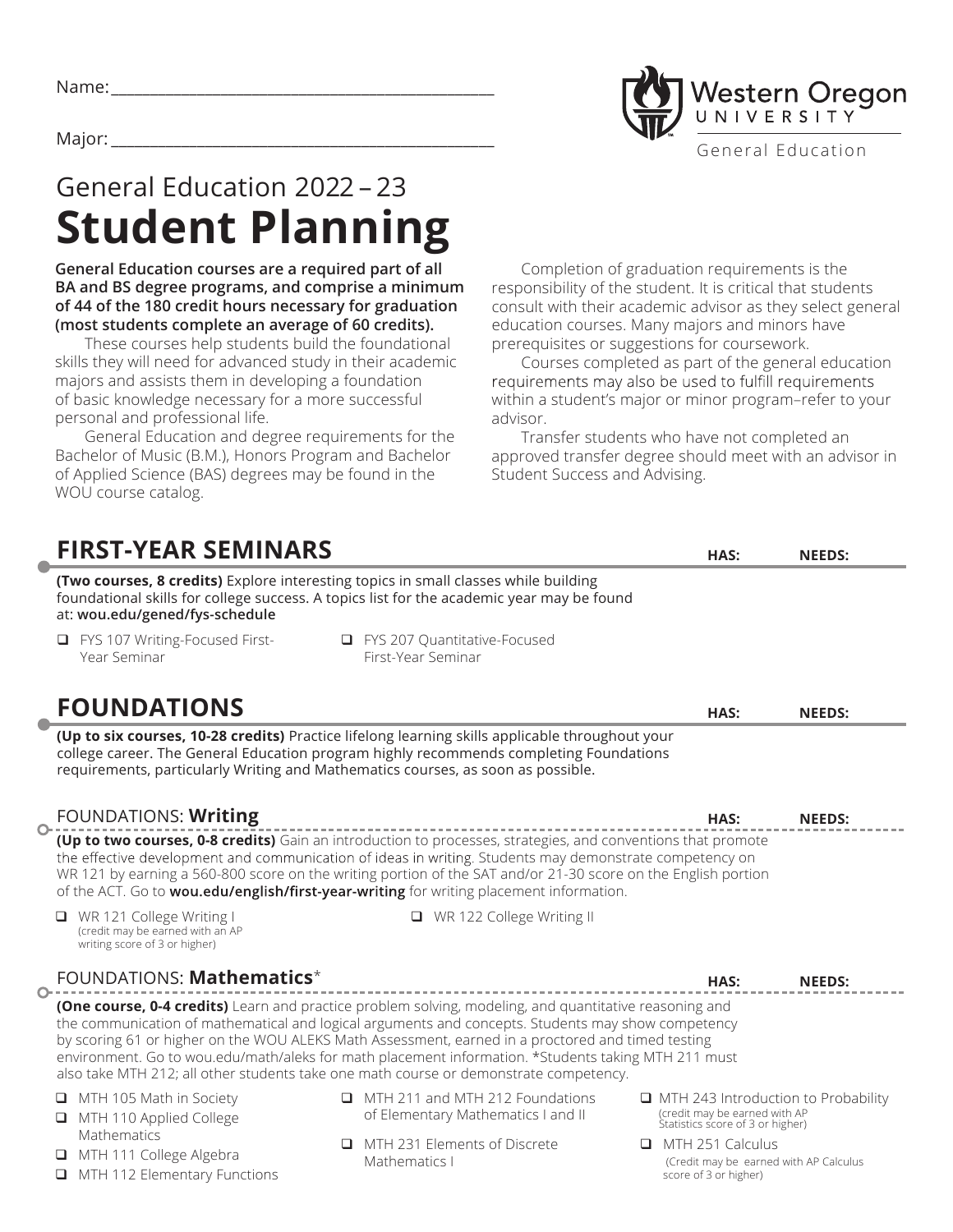## FOUNDATIONS: **Communication and Language**

**(One course, 3-4 credits)** Create, deliver, analyze and receive meaningful messages.

- A 100 Art Topics: Various
- A 115 Beginning Design: Two Dimensional
- A 120 Foundations of Digital Art and Design
- ASL 101, 102 or 103 American Sign Language I, II, or III
- ASL 201, 202 or 203 American Sign Language IV, V, or VI
- COM 100 Effective Communication
- COM 111 Principles of Public Speaking
- COM 112 Interpersonal Communications
- □ COM 211 Introduction to Mass Communication
- COM 212 Advertising and Society
- COM 236 Contemporary Issues in Media
- D 260 Dance Improvisation
- FR 101, 102, or 103 First Year French I, II, or III
- FR 201, 202, or 203 Second Year French I, II, or III
- FR 301 Intermediate French Composition and Phonetics I
- GL 101, 102 First Year German I or II
- GL 201, 202, or 203 Second Year German I, II, or III
- GL 301 Third Year German
- □ LING 101 Language: Misconceptions vs. Reality

FOUNDATIONS: Critical Thinking **HAS:** The MEEDS: NEEDS:

- LING 102 Language and Power
- LING 103 English in a Global Context
- SPAN 101, 102, or 103 First Year Spanish I, II, or III
- SPAN 201, 202, 203 Second Year Spanish I, II, or III
- SPAN 301, or 302 Third Year Spanish I or II
- SPAN 311 or 312 Spanish for Bilingual Teachers I or II
- SPAN 317 or 318 Intermediate Spanish for Bilingual/Heritage Speakers I or II

|          | (One course, 3-4 credits) Effectively analyze, evaluate, synthesize and apply information<br>and ideas from diverse sources and disciplines.                                                                                                                                                                                                                                                                                               |             |                                                                                                                                                                                                                                                                                                                                                                                                                                                                                |        |                                                             |      |                                                                                                                                                                                                                                                                                                                                    |
|----------|--------------------------------------------------------------------------------------------------------------------------------------------------------------------------------------------------------------------------------------------------------------------------------------------------------------------------------------------------------------------------------------------------------------------------------------------|-------------|--------------------------------------------------------------------------------------------------------------------------------------------------------------------------------------------------------------------------------------------------------------------------------------------------------------------------------------------------------------------------------------------------------------------------------------------------------------------------------|--------|-------------------------------------------------------------|------|------------------------------------------------------------------------------------------------------------------------------------------------------------------------------------------------------------------------------------------------------------------------------------------------------------------------------------|
| □<br>□   | $\Box$ CS 122 Introduction to Computer<br>Science for Non-Majors<br>□ CS 160 Survey of Computer Science<br>DATA 101 Foundations of Data Analytics<br>EC 200 Introduction to Economic<br>Perspectives<br>ES 105 Discoveries in Earth Science<br>$\Box$ HE 343 Introduction to Health Data<br>Analysis and Visualization<br>HIST 110 Detecting the Past: Critical<br>Thinking with Historical Sources<br>□ LING 209 Introduction to Language | □<br>$\Box$ | $\Box$ LING 214 Linguistics and Education<br>LING 310 Introduction to Linguistics<br>LIT 110 Critical Themes in Literature<br>MUS 360 History of Western Classical<br>Music: Antiquity to Baroque<br>MUS 361 History of Western Classical<br>Music: Enlightenment to Romantic<br>MUS 362 History of Western Classical<br>Music: 20th Century to Present<br>PHL 100 Critical Thinking: Informal<br>Logic<br>PHL 103 Introduction to Logic<br>PHL 314 Modern European Philosophy | $\Box$ | <b>United Nations</b><br>Research<br>SUST 221 Data Analysis |      | PHL 314 Modern European Philosophy<br>PHL 363 Philosophy of Mind<br>$\Box$ PS 193 Introduction to Model<br>SOC 301 Introduction to Social Work<br>SOC 317 Social Work Methodology:<br>Assessment, Intervention, Evaluation<br>SOC 324 Introduction to Sociology:<br>SOC 370 Sociological Theory<br>COM 310 Communicating with Data |
| $\Omega$ | Study<br>FOUNDATIONS: Health Promotion                                                                                                                                                                                                                                                                                                                                                                                                     |             |                                                                                                                                                                                                                                                                                                                                                                                                                                                                                |        |                                                             | HAS: | <b>NEEDS:</b>                                                                                                                                                                                                                                                                                                                      |
|          | (One course, 3-4 credits) Apply strategies for maintaining and improving health<br>across the lifespan.<br>BI 224 Health & Human Evolution<br>$\Box$ HE 257 Health Promotion                                                                                                                                                                                                                                                               | $\Box$      | CH 247 Foundations of Integrative Medicine<br>COM 351 Foundations of Health Communication                                                                                                                                                                                                                                                                                                                                                                                      |        |                                                             |      | GERO 200 The Aging Self:<br>Your Pathway to Adulthood                                                                                                                                                                                                                                                                              |
|          | <b>EXPLORING KNOWLEDGE</b><br>(Six courses, 20-26 credits) Discover new content and ideas through exploration of a wide variety of<br>scholarly topics. Begin your major while also gaining knowledge beyond it. Check with your advisor to<br>see which of the Exploring Knowledge courses can also count in your major.                                                                                                                  |             |                                                                                                                                                                                                                                                                                                                                                                                                                                                                                |        |                                                             | HAS: | <b>NEEDS:</b>                                                                                                                                                                                                                                                                                                                      |
|          | <b>EXPLORING KNOWLEDGE: Literary and Aesthetic Perspectives</b>                                                                                                                                                                                                                                                                                                                                                                            |             |                                                                                                                                                                                                                                                                                                                                                                                                                                                                                |        |                                                             | HAS: | <b>NEEDS:</b>                                                                                                                                                                                                                                                                                                                      |

| EXPLORING KNOWLEDGE: Literary and Aesthetic Perspectives         |                                                                                                                                                                                                             | <b>NEEDS:</b><br>HAS:                                          |  |  |
|------------------------------------------------------------------|-------------------------------------------------------------------------------------------------------------------------------------------------------------------------------------------------------------|----------------------------------------------------------------|--|--|
|                                                                  | (Two courses, 6-8 credits) Study and participate in creative work to foster a deeper comprehension of<br>human culture and the ways in which it affects who we are, both as communities and as individuals. |                                                                |  |  |
| A 116 Beginning Design: Three-<br>dimensional                    | A 206 Art History: Baroque through<br>Contemporary                                                                                                                                                          | $\Box$ D 104 Begining Tap Dance<br>D 255 Introduction to Dance |  |  |
| $\Box$ A 130 Beginning Drawing<br>A 204 Art History: Prehistoric | D 101 Beginning Ballet<br>$\Box$ D 102 Beginning Jazz Dance                                                                                                                                                 | ED 230 Children's Literature in<br>Diverse Classrooms          |  |  |
| through Late Antiquity                                           | $\Box$ ED 235 Literature for the Young<br>D. D. 103 Regining Modern Dance                                                                                                                                   |                                                                |  |  |

- A 205 Art History: Middle Ages through Renaissance
- D 103 Begining Modern Dance
- *Literary and Aesthetic Perspectives continued on next page.*

Child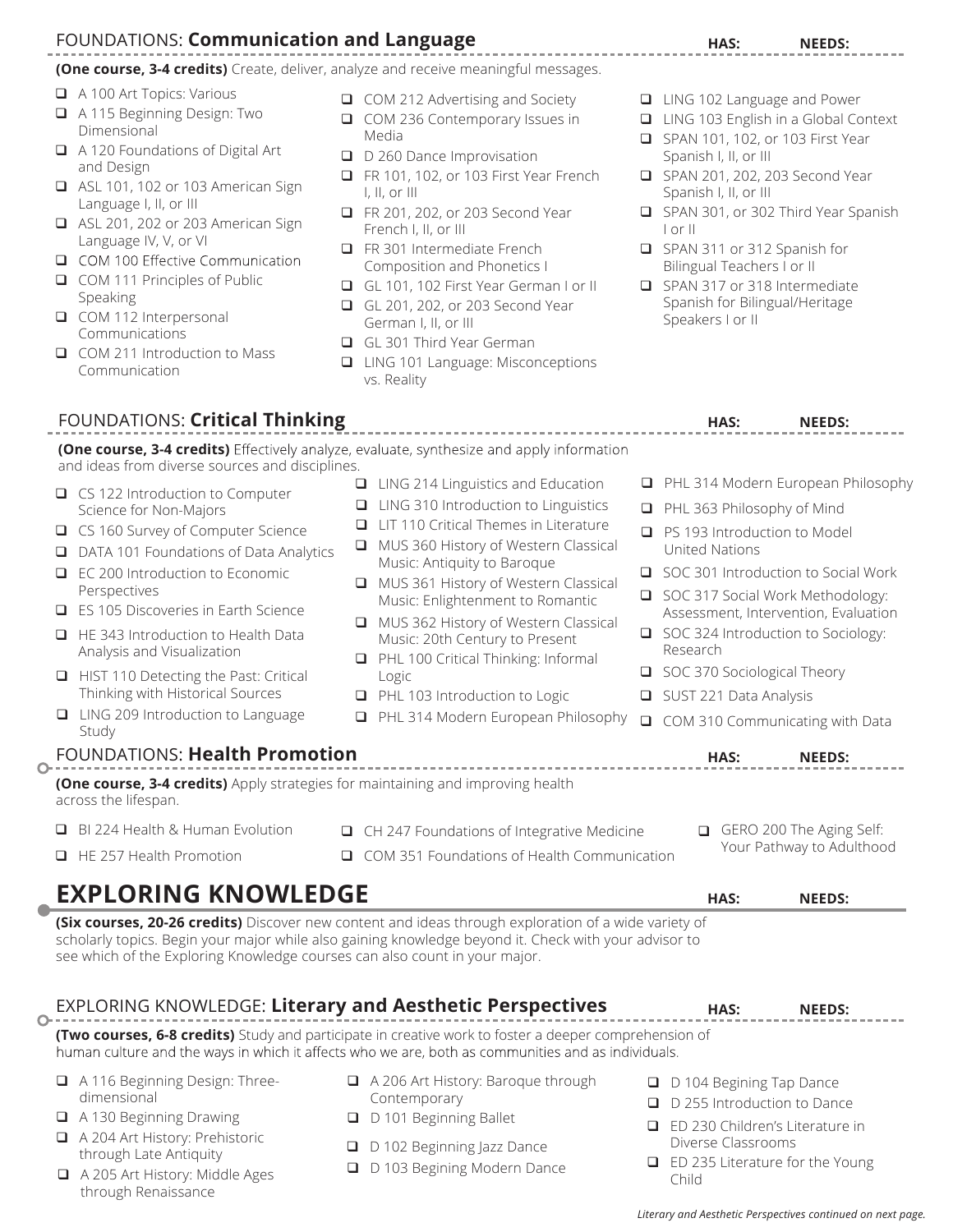- ED 240 Young Adult Literature in Diverse Classrooms
- FR 110 Introduction to French Literature in Translation
- GL 110 Introduction to German Literature in Translation
- **LIT 101 Topics in Literature**
- **LIT 102 Literary Genres**
- LIT 201 or 202 Western Literature I or II
- MUEN (Note: MUEN courses can be taken in multiple terms for 3 credits for a single course in Literary and Aesthetic Perspectives)
	- o MUEN 101 Concert Choir
	- o MUEN 102 Chamber Singers
	- o MUEN 103 University Band
	- o MUEN 111 Western Oregon Symphony
	- o MUEN 112 Wind Ensemble
	- o MUEN 113 Early Music Ensemble
	- o MUEN 120 Chamber Ensemble
	- o MUEN 121 Brass Chamber Ensemble
- o MUEN 141 Percussion Ensemble
- o MUEN 143 Guitar Ensemble
- o MUEN 151 Opera Scenes: Vocal
- o MUEN 152 Opera Scenes: Instrumental
- o MUEN 161 Western Oregon Voices
- o MUEN 162 Jazz Orchestra
- o MUEN 163 Latin Jazz
- o MUEN 170 Combo
- o MUEN 171 Jazz Repertoire Combo
- o MUEN 172 Hemisphere Combo
- o MUEN 201 WOU Drum Line
- o MUEN 202 WOU Pep Band
- **MUS 101 Pop Music in America**
- MUS 102 Rock Music: A Social History
- **NUS 103 Jazz History**
- **MUS 104 Music in Film**
- **MUS 105 Magic of Mozart**
- **NUS 107 Introduction to Music and** it's Literature
- **NUS 111 Musicianship**
- **MUS 181 Voice Class I**
- **PHL 282 Philosophy of Art**
- **PHL 321 Existentialism**
- SPAN 110 Introduction to Hispanic Literature in Translation
- SPAN 210 Topics in Hispanic Film
- SPAN 240 Greater Mexico: Culture and Arts
- □ TA 110 Introduction to Theatre Arts
- □ TA 112 Introduction to Film
- TA 251 Elements of Acting
- TA 252 Technical Theatre: Makeup
- TA 260 Basic Movement and Voice Development
- TA 343 Costume Design
- WR 260 Creative Writing Fiction
- WR 301 Integrating Writing and Design

#### EXPLORING KNOWLEDGE: Scientific Perspectives<br> **HAS:** MEEDS:  $\circ$

**(Two courses, 6-8 credits)** Engage in systematic study of the natural world, and gain knowledge about the nature of science, the attitudes of science, and the skills needed for scientific inquiry.

- ANTH 322 Forensic Anthropology (cross-listed as CJ 322)
- BI 101 General Biology: The Diversity of Life
- BI 102 General Biology: The Foundations of Life
- BI 134 and BI 135 Introductory Human Anatomy and Physiology I and II
- **BI 211, 212, 213 Principles of** Biology I, II, or III
- CH 103 Allied Health Chemistry
- CH 104 Chemistry and the Environment

### CH 105 Consumer Chemistry

- $\Box$ CH 106 Scientific Advances in Medicine
- CH 221, 222, or 223 General Chemistry I, II, or III
- C | 322 Forensic Anthropology (cross-listed as ANTH 322)
- □ ES 104 Exploring the Physical Earth
- ES 106 Exploring the Oceans and Atmosphere
- ES 201, 202, or 203 Principles of Geology I, II, or III
- GEOG 105 Nature and Society
- GEOG 240 Map and Air Photo Interpretation
- $\Box$  IS 311 Introduction to Cybernetics
- SUST 201 Nature & Society
- SUST 321 Field Geography
- **D** PH 201, 202, and 203 General Physics I, II, or III
- **D** PH 211, 212, and 213 General Physics with Calculus I, II, or III

#### EXPLORING KNOWLEDGE: **Social, Historical and Civic Perspectives**   $\circ$

**(Two courses, 6-8 credits)** Explore different approaches to the study of society and politics, including the contemporary and historical constitution of social and political ideas, relationships, structures and institutions.

- ANTH 213 Language and Culture
- ANTH 214 Physical Anthropology
- ANTH 215 Archaeology
- ANTH 216 Cultural Anthropology
- ASL 205 Introduction to ASL Studies
- $\Box$  CJ 213 Introduction to Criminal Justice
- C CJ 219 Ethics and Leadership in Criminal Justice
- CJ 220 Introduction to Homeland Security
- COM 260 Sport & Social Movements
- **□** CS 312 Social History of Computing
- D 252 Latin Dances Around the World
- D 253 Dances that Changed the World
- D 254 Dance, Gender, and Society
- EC 201 Introduction to Microeconomics
- EC 202 Introduction to Macroeconomics
- ED 200 Foundations of Education
- ED 220 Introduction to Early Childhood Education
- **ED 231 Typical and Atypical** Development
- ED 250 Inclusive Practices in Early Childhood Settings (birth-4th grade)

**HAS: NEEDS:**

- GERO 320 Introduction to Aging
- HST 104 World History: The Ancient and Classical World
- HST 105 World History: Expanding Societies
- HST 106 World History: The Modern World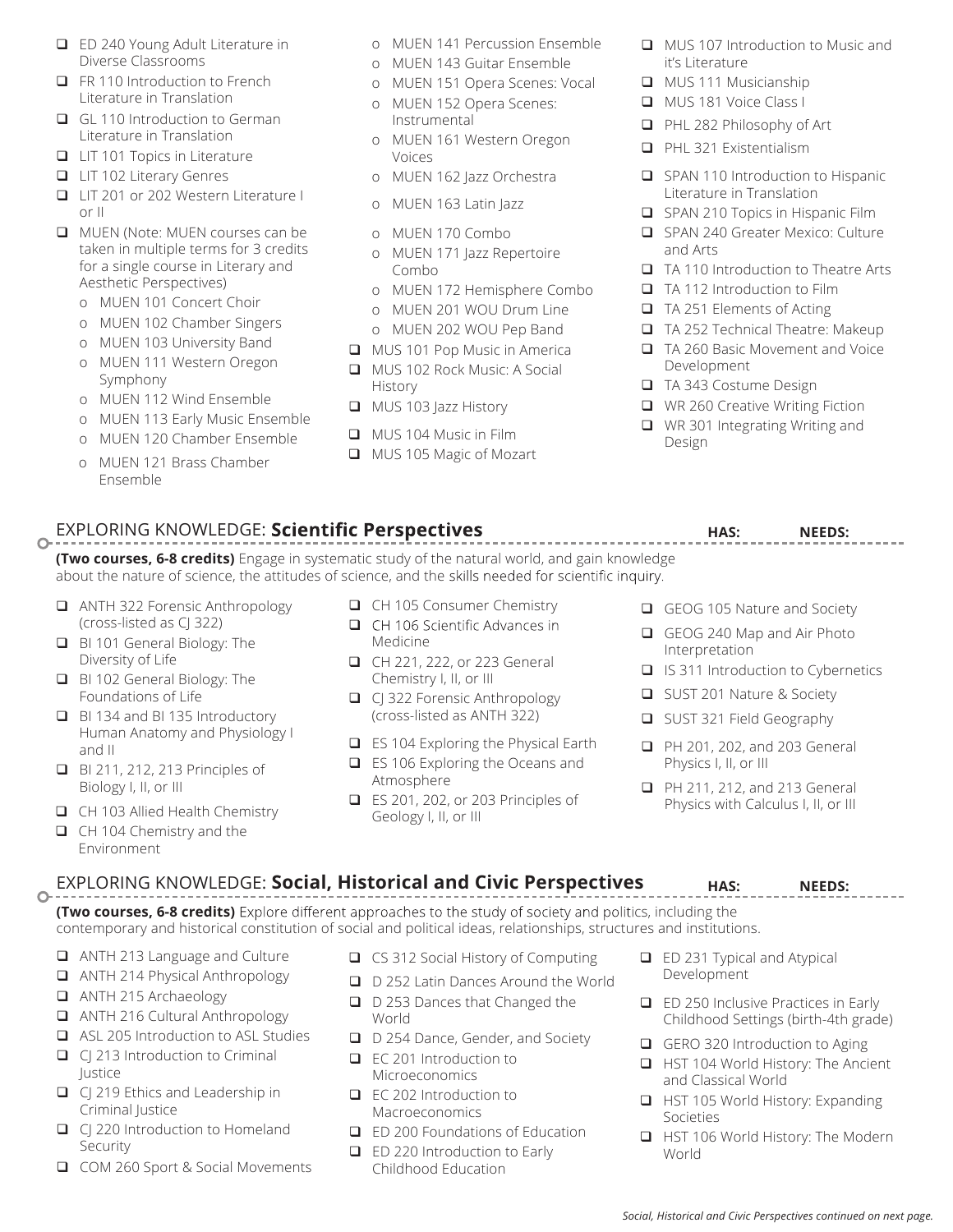- HST 201 History of the United States: Native American Cultures to Early 19th Century
- **HST 202 History of the United** States: Reform and Progress
- **HST 203 History of the United** States: First World War to the Present
- **□** LIT 103 Literature and Society
- **PHL 101 Introduction to Philosophy:** Knowledge and Reality
- **Q** PHL 102 Introduction to Philosophy: Personal Morality and Social Justice
- **PHL 251 Ethics**
- PHL 283 Philosophy of Religion
- **Q** PS 201 American National Government
- **PS 202 State and Local Government**
- □ PS 203 International Relations
- **PS 204 Governments of the World**
- **PSY 201 or PSY 202 General** Psychology I or II
- R 201 Introduction to the World's Religions: Eastern
- R 202 Introduction to World Religions
- R 204 Introduction to the World's Religions: Western
- SUST 101 Sustainable World
- SOC 204 Introduction to Sociology
- SOC 223 Introduction to Sociology: Theory
- SOC 225 Social Problems
- SPAN 245 Translanguaging: Spanglish as a Speech Community in US
- WR 300 Technical and Workplace Writing

## **INTEGRATING KNOWLEDGE**

**(Two course, 6-8 credits)** Use high impact practices and make connections between different areas of interest for deeper comprehension. Prepare for a dynamic, complex and interconnected world. These classes integrate knowledge you explored in other courses, and may have prerequisites, so check with your advisor to plan for Integrating Knowledge courses that interest you.

### INTEGRATING KNOWLEDGE:

## **Citizenship, Social Responsibility and Global Awareness**

**(One course, 3-4 credits)** Examine the intersection of citizenship with other forms of identity, explore the moral and life obligations inherent to being human, and the degree to which we have an obligation to benefit the whole of society and the world

- A 311 Creativity and Idea Generation
- ANTH 370 Women Hold Up Half the Sky
- ANTH 372 Social Constructions of Race (cross-listed as CJ 372)
- ANTH 376 Cultures of South Asia
- ANTH 380 Africa
- ANTH 386 Anthropology of Muslim Societies
- ANTH 388 Transnational Migration
- ANTH 392 Applied Anthropology
- ANTH 396 Environmental Anthropology
- BA 362 Business Ethics
- CA 320 Documenting Society
- □ CJ 267 Research and Writing
- C | 331 Police and Community: Policy Perspective
- CJ 445 Race and Social Justice
- COM 325 Intercultural Communication
- COM 402 Rhetoric, Race, Resistance
- COM 416 Communication and Politics
- CJ 372 (Social Constructions of Race (cross-listed as ANTH 372)
- D 170 World Dance: Salsa
- D 171 World Dance: Hula
- D 172 World Dance: African
- D 177 Beginning Hip-Hop
- D 251 Dance and World Culture
- □ ED 420 Global Perspectives in Early Childhood Education
- ED 481 Introduction to ESOL and Bilingual Education
- EXS 410 Sport Ethics
- GERO 340 Intersectionality: Inequalities and Vulnerabilities in Older Adulthood
- GERO 420 Global Aging
- HE 334 Health Disparities and Social Detriments to Health
- HE 366 Alcohol, Tobacco, and Other Drugs
- HE 367 Human Sexuality
- **HE 465 International Health**
- HST 404 or 405 Gender Issues in History I or II
- **HST 412 Yugoslavia: From** Experiment to Collapse
- HST 414 British History to 1300
- **HST 423 Germany 1914-1945**
- **HST 426 Modern France: 19th** Century
- HST 434 Mediterranean Worlds
- HST 436 History of Modern Paris
- **HST 437 World War II in Film**
- HST 442 America and the Middle East
- 
- **HST 444 Colonial North Africa HST 447 The Early Middle Ages**
- **HST 448 The High Middle Ages**
- **HST 449 The Late Middle Ages**
- 
- □ HST 450 Crime and Society in Latin America
- HST 453 Pre-Columbian and Colonial Latin America
- $\Box$  HST 454 History of the Caribbean
- HST 455 Modern Latin America
- HST 459 Medieval Saints and Sinners: The History of the Medieval Church
- **HST 481 American Voices: Autobiography,** Biography, and Memior in American History
- $\Box$  HST 485 Race and Ethnicity in Latin America
- HST 493 Women in Oregon History
- HST 495 Arab World in Translation
- HST 497 History of Fascism
- LIT 380 The Bible as Literature
- LIT 381 African Literature
- MUS 363 Ethnomusicology
- PHL 322 19th-Century Philosophy
- □ PS 351 Introduction to Public Administration
- **PS 355 Civic Literacy and** Engagement

- **HAS: NEEDS:**
- 

**HAS: NEEDS:**